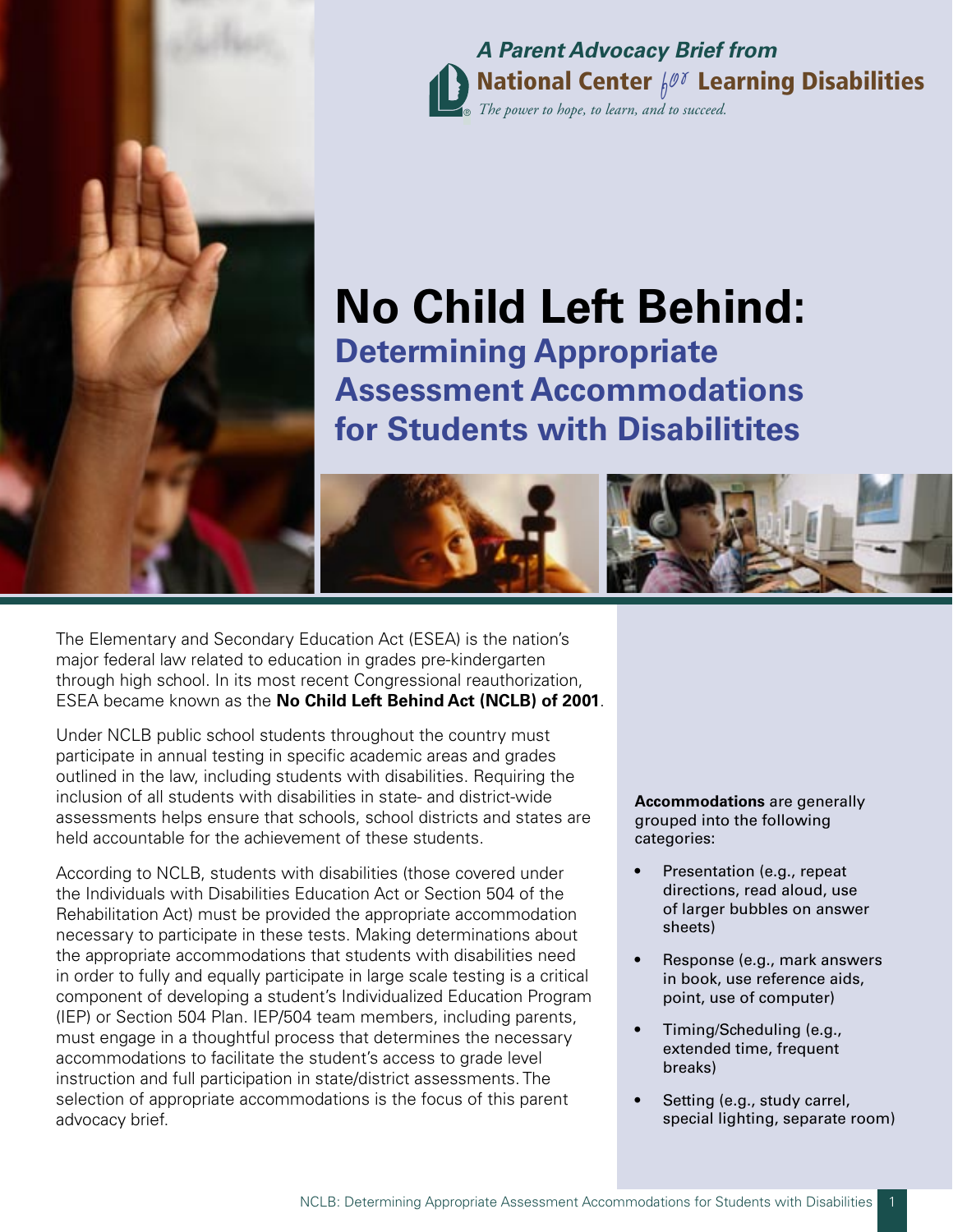

# **Understanding Accommodations**

Accommodations are tools and procedures that provide equal access to instruction and assessment for students with disabilities. They are provided to "level the playing field." Without accommodations, students with disabilities may not be able to access grade level instruction and participate fully on assessments.

**Accommodation vs. Modification:** Accommodations are not the same as modifications. Accommodations are intended to lessen the effects of a student's disability; they are not intended to reduce learning expectations. Changing, lowering or reducing learning expectations is usually referred to as a modification or alteration. Unlike accommodations, consistent use of modifications can increase the gap between the achievement of students with disabilities and the grade level expectations. This may have a negative impact on the student's educational career as the student may not continue to progress and be able to obtain a regular diploma.

**Assessment vs. Instruction Accommodation:** Ideally, accommodations should be the same or similar across classroom instruction, classroom tests and state/district tests. However, it is important to note that some accommodations are only for instruction and cannot be used on state/district assessments.

**Standard vs. Non-standard Accommodation:** Standard accommodations are those allowed for both testing and instruction that do not change the skill that is being tested. A non-standard accommodation is one that will change the nature of the task, or target skill. For example, reading a reading test aloud to the student when the reading test is measuring decoding generally is considered a non-standard accommodation because it would not result in a true measure of the student's decoding ability. If, however, the test is measuring reading

comprehension, reading the test would not change the target skill and would allow the student to demonstrate comprehension skill without the interference of a reading disability.

Policies regarding standard and non-standard testing accommodations vary by state. All IEP/504 team members need to be familiar with state policies and guidelines regarding the use of assessment accommodations. Making sound decisions about testing accommodations requires all team members to know:

- $\blacktriangleright$  The test (content, types of test questions and testing conditions)
- ▶ The state's testing guidelines
- $\blacktriangleright$  The state's accommodation quidelines
- What accommodations will invalidate a test score.

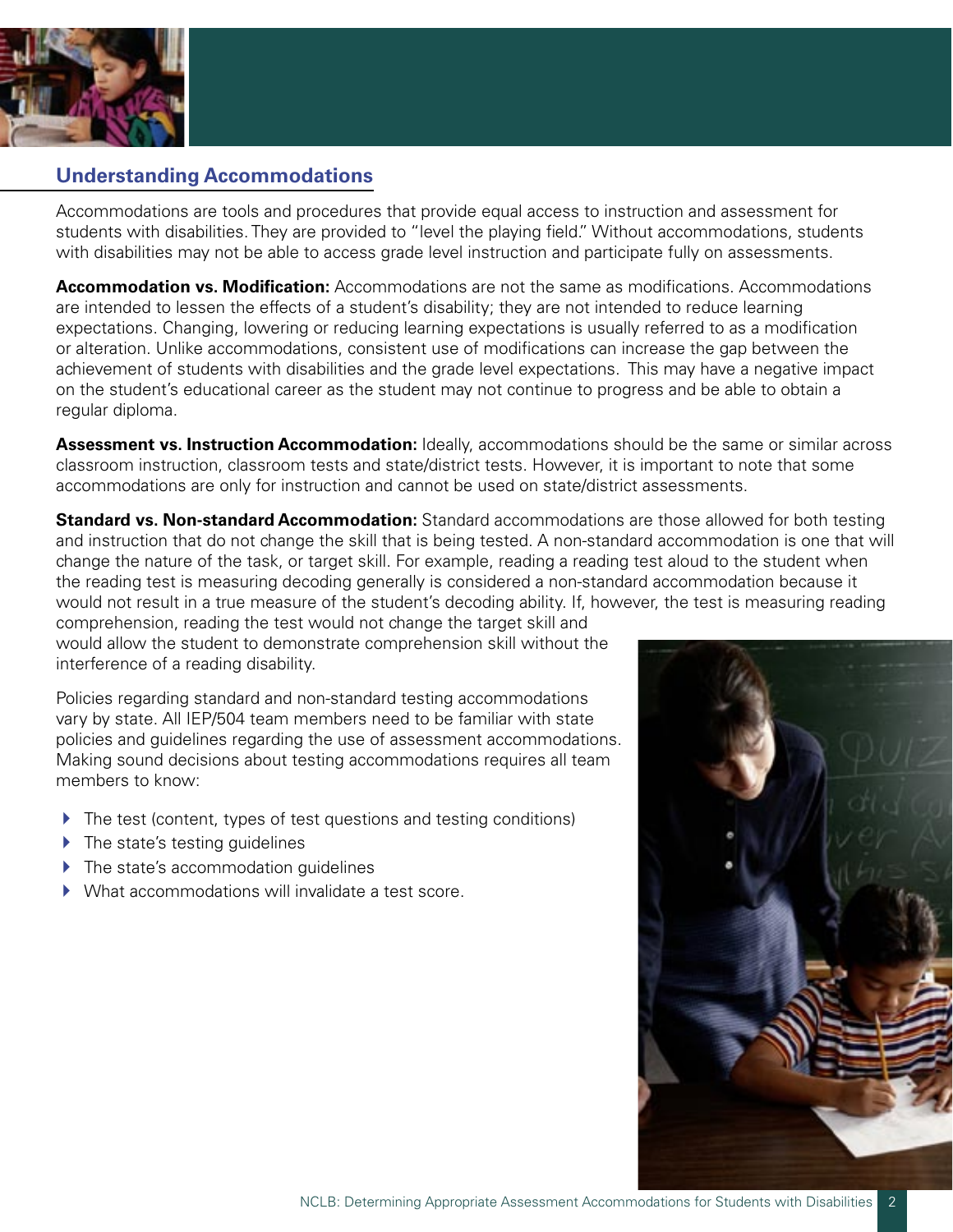

# **Choosing Accommodations**

All students with disabilities (those with active IEPs or 504 Plans), are entitled to the appropriate accommodations that allow them to fully participate in state- and district-wide testing.

**Who Decides:** The student's IEP/504 team selects the accommodations for both instruction and assessments. Accommodations should be chosen on the basis of the individual student's needs, not on the basis of the disability category, grade level or instructional setting. Once selected, accommodations should be used consistently for instruction and assessment. Each teacher and others responsible for the implementation of the accommodations must be informed of the specific accommodations that must be provided.

**Selecting Accommodations:** Determining necessary accommodations should be part of the development of each IEP or 504 Plan. These questions should be considered in the selection process:

- $\blacktriangleright$  What are the student's learning strengths and needs?
- $\blacktriangleright$  How do the student's learning needs affect the achievement of the grade level content standards?
- $\blacktriangleright$  What specialized instruction does the student need to achieve the grade level content standards?

Next, discuss and review the accommodations the student has already been using. Ask these questions:

- $\blacktriangleright$  What accommodations is the student regularly using in the classroom and on tests?
- ▶ What is the student's perception of how well an accommodation has worked?
- $\blacktriangleright$  Has the student been willing to use the accommodation?
- $\blacktriangleright$  What are the perceptions of the parents, teachers and others about how the accommodations appear to have worked?
- $\blacktriangleright$  Have there been difficulties administering the selected accommodations?

When deciding on new accommodations, plan how and when the student will learn to use each new accommodation. Be sure there is plenty of time to learn to use an accommodation before it will be part of the administration of a state- and district-wide assessment.

# **Important Terms To Know**

#### **Presentation Accommodations**

allow students to access information in ways that do not require them to visually read standard print. These alternate modes of access are auditory, multi-sensory, tactile and visual.

**Response Accommodations** allow students to complete activities, assignments and tests in different ways to solve or organize problems using some type of assistive device or organizer.

#### **Timing/Scheduling**

**Accommodations** increase the allowable length of time to complete a test or assignment and may also change the way the time is organized.

**Setting Accommodations** change the location in which a test or assignment is given or the conditions of the assessment setting.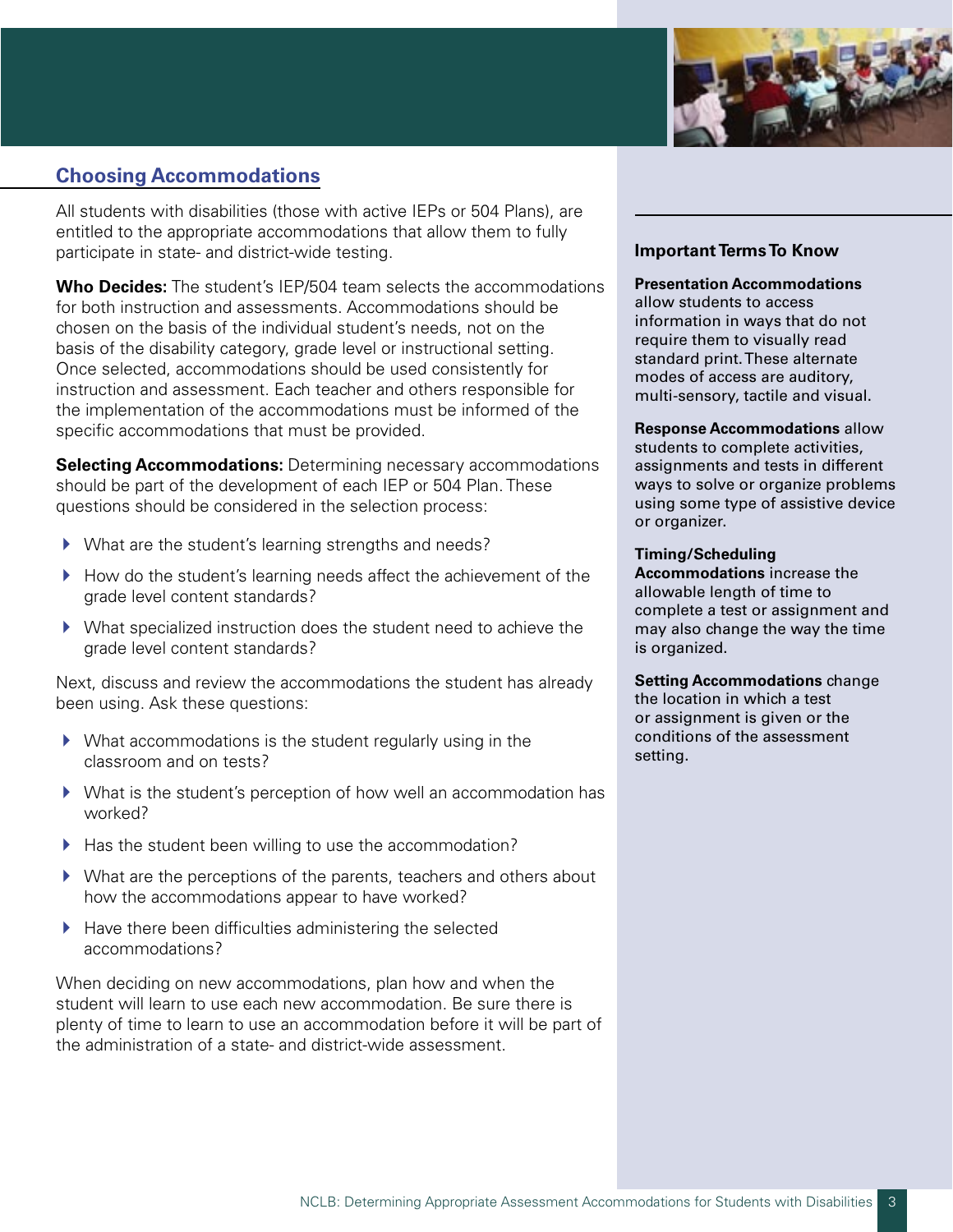

# **Choosing Accommodations, cont'd**

**Evaluating Accommodations:** Evaluating how effective the accommodations are should be an ongoing process—only by closely reviewing the impact of an accommodation can improvements happen. IEP or 504 teams should not assume that accommodation selection carries over from year to year. Each year the team should review:

- $\blacktriangleright$  Each accommodation and the results of tests when the accommodation was used
- ▶ Student's perception of how well each accommodation is working
- $\blacktriangleright$  Effective combinations of accommodations
- **Perceptions of teachers, paraprofessionals and other** specialists about how the accommodations appear to be working.

#### **Assessment Facts**

Many states have chosen to add "stakes" for students to their standards and assessment systems. In some states, students are required to pass one or more high school assessments as a condition of receiving a diploma.

Some states require students to achieve at certain levels on assessments to be promoted to subsequent grades. It is imperative for parents to understand the implications of student performance on tests required by your state.

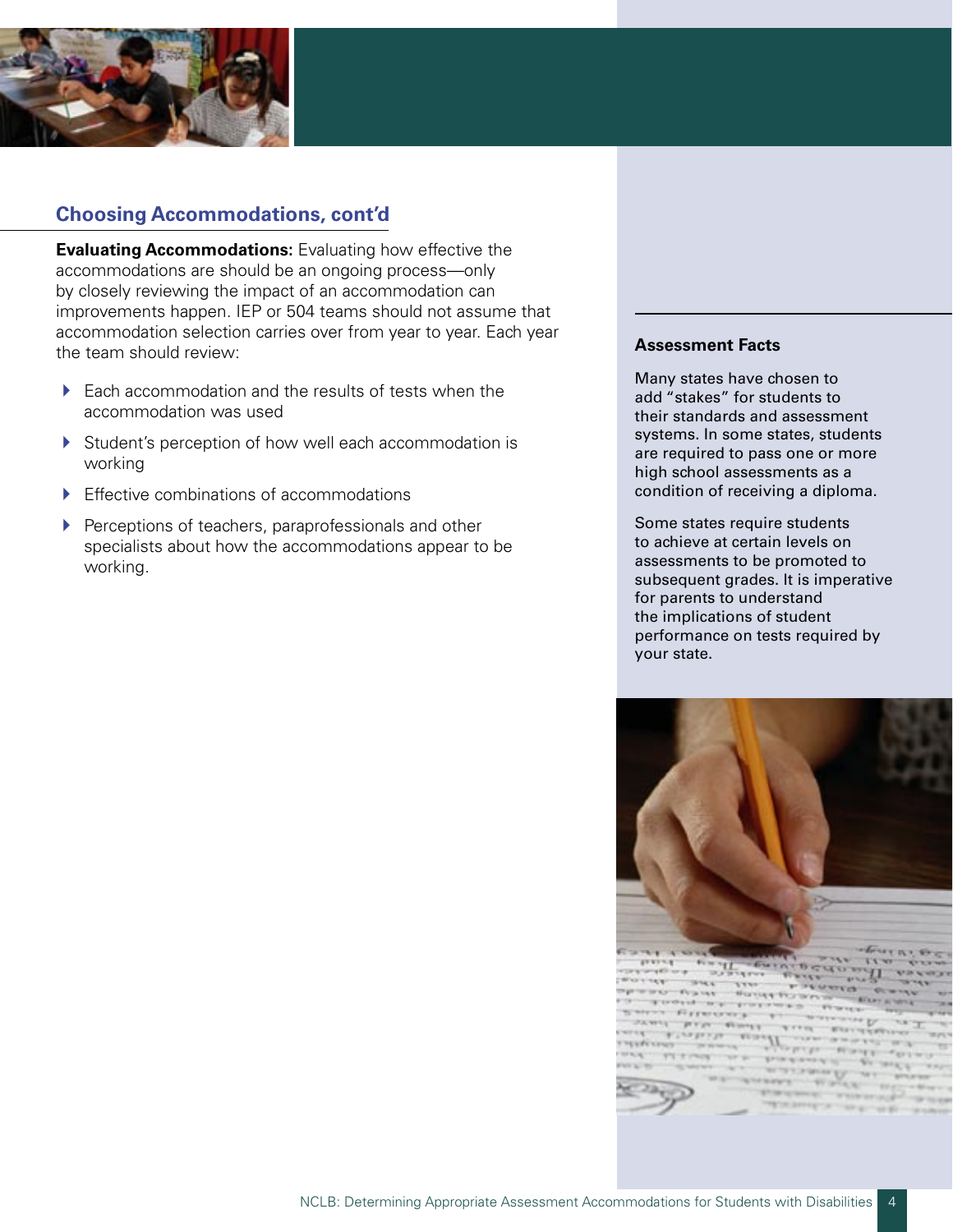

| <b>Guide to Choosing Accommodations</b>                                                                                                                                   |                                                                                                                                                                                                                                                           |                                                                                                                                                                         |
|---------------------------------------------------------------------------------------------------------------------------------------------------------------------------|-----------------------------------------------------------------------------------------------------------------------------------------------------------------------------------------------------------------------------------------------------------|-------------------------------------------------------------------------------------------------------------------------------------------------------------------------|
| PRESENTATION ACCOMMODATIONS                                                                                                                                               |                                                                                                                                                                                                                                                           |                                                                                                                                                                         |
| <b>Who Can Benefit</b>                                                                                                                                                    | <b>Questions to Ask</b>                                                                                                                                                                                                                                   | <b>Examples</b>                                                                                                                                                         |
| Students with print disabilities,<br>defined as difficulty or inability<br>to visually read standard print<br>because of a physical, sensory or<br>cognitive disability.  | Can the student read and understand directions?<br>Þ.<br>Does the student need directions repeated<br>▶<br>frequently?<br>Has the student been identified as having a reading<br>▶<br>disability?                                                         | Large Print.<br>Magnification Devices.<br>Human Reader.<br>Audio Tapes.<br>Screen Reader.<br>Talking Materials (calculators;<br>clocks, timers).                        |
| <b>RESPONSE ACCOMMODATIONS</b>                                                                                                                                            |                                                                                                                                                                                                                                                           |                                                                                                                                                                         |
| <b>Who Can Benefit</b>                                                                                                                                                    | <b>Questions to Ask</b>                                                                                                                                                                                                                                   | <b>Examples</b>                                                                                                                                                         |
| Students with physical, sensory<br>or learning disabilities (including<br>difficulties with memory,<br>sequencing, directionality,<br>alignment and organization).        | Can the student use a pencil or other writing<br>▶<br>instrument?<br>Does the student have a disability that affects his<br>Þ.<br>ability to spell?<br>Does the student have trouble with tracking from<br>one page to another and maintaining her place? | $\triangleright$ Scribe.<br>$\blacktriangleright$ Note-takers.<br>Tape Recorder.<br>Respond on Test Booklet.<br>Spelling and Grammar<br>devices.<br>Graphic Organizers. |
| <b>TIMING &amp; SCHEDULING ACCOMMODATIONS</b>                                                                                                                             |                                                                                                                                                                                                                                                           |                                                                                                                                                                         |
| <b>Who Can Benefit</b>                                                                                                                                                    | <b>Questions to Ask</b>                                                                                                                                                                                                                                   | <b>Examples</b>                                                                                                                                                         |
| Students who need more time,<br>cannot concentrate for extended<br>periods, have health-related<br>disabilities, fatigue easily, special<br>diet and/or medication needs. | Can student work continuously during the entire<br>▶<br>time allocated for test administration?<br>Does student tire easily because of health<br>▶<br>impairments?<br>Does student need shorter working periods and<br>▶<br>frequent breaks?              | $\blacktriangleright$ Extended time.<br>Frequent Breaks.<br>Multiple testing sessions.                                                                                  |
| <b>SETTING ACCOMMODATIONS</b>                                                                                                                                             |                                                                                                                                                                                                                                                           |                                                                                                                                                                         |
| <b>Who Can Benefit</b>                                                                                                                                                    | <b>Questions to Ask</b>                                                                                                                                                                                                                                   | <b>Examples</b>                                                                                                                                                         |
| Students who are easily<br>distracted in large group settings,<br>concentrate best in small groups.                                                                       | Do others easily distract the student?<br>▶<br>Does student have trouble staying on task?<br>▶<br>Does student exhibit behaviors that would disrupt<br>▶<br>other students?                                                                               | ▶ Change of room or location<br>in room.<br>Earphone or headphones.<br>Study carrels.                                                                                   |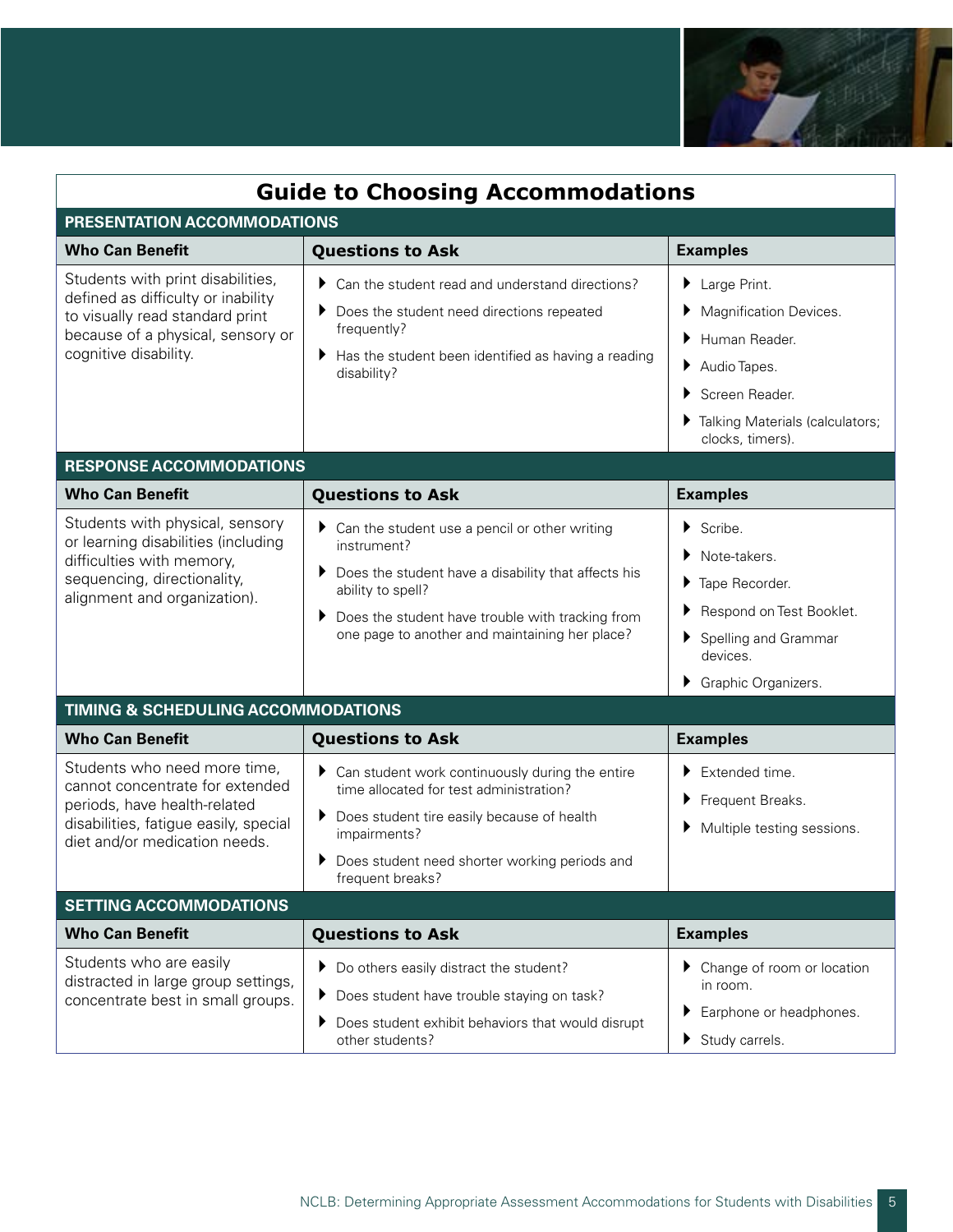

# **Questions Parents Should Ask about Assessment Accommodations**

### **1. Is my child using accommodations during classroom instruction that will not be allowed when taking state- or district-wide assessments?**

 Because of the nature of certain accommodations, they are only allowed for instruction, not testing. If a student is accustomed to using such accommodations, the IEP team needs to make certain the student understands that a particular accommodation(s) won't be available during testing and work to find acceptable accommodations that can support the student during testing in a comparable manner.

# **2. Are the assessment accommodations selected for my child considered "standard" or "nonstandard"?**

 There is tremendous variance across states regarding testing accommodation policies. Be sure to obtain a copy of your state guidelines and policies regarding assessment accommodations. These guidelines should include information on whether accommodations are considered "standard" or "non-standard" as well as information on any accommodations that might invalidate a test score.

# **3. Does my child show a documented need for all selected accommodations?**

 Research has shown that IEP or 504 Plan teams frequently select accommodations in a bundle, such as extended time and a different setting. However, the student might only need one of these accommodations. The IEP team has a responsibility to make sure the student is neither under- or overaccommodated.

# **4. Are all selected accommodations documented in my child's IEP or 504 Plan?**

 The student's active IEP or 504 Plan should contain documentation for all accommodations that have been selected, both for instruction and testing. Once documented in the IEP or 504 Plan, accommodations must be provided. Those responsible for implementing accommodations must understand the accommodations are mandatory, not optional.

### **5. Does my child understand how to use the assessment accommodations that have been selected?**

 Students should have ample time to learn to use the accommodations available to them during testing. Be sure the student is willing to use the accommodation and has used the accommodation before test day.

# **6. Does the school have an advance planning process to ensure the proper implementation of the testing accommodations chosen and documented in my child's IEP or 504 Plan?**

 Accommodations are only as effective as their proper implementation. Unfortunately, administering individual student accommodations can become difficult on testing days, when school staffs are stretched. Advance planning for accommodations such as quiet space, readers, and alternative formats of tests is critical to ethical administration of assessment accommodations.

#### **Be sure that accommodations don't lead to inappropriate testing practices such as:**

- Coaching students during testing
- Editing student work
- Allowing a student to answer fewer questions
- Giving clues to test answers in any way
- Reducing the number of responses required
- Changing the content by paraphrasing or offering additional information